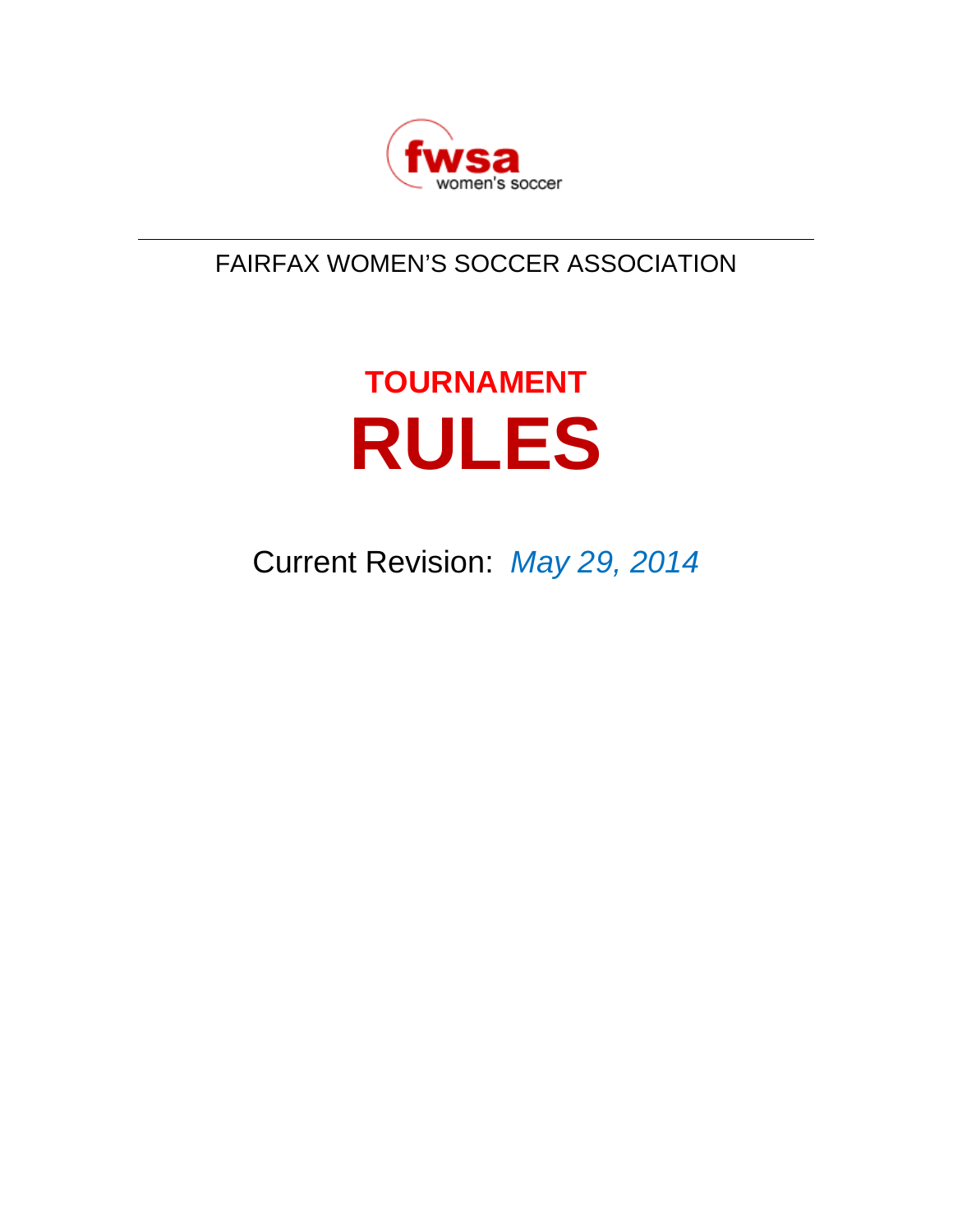# **FAIRFAX WOMEN'S SOCCER ASSOCIATION PINE RIDGE TOURNAMENT RULES**

#### **1. GENERAL**

- a. The Tournament Committee reserves the right to decide on all matters pertaining to this tournament.
- b. The Tournament Committee, Fairfax Women's Soccer Association and/or Tournament Sponsors are not responsible for any expenses incurred by any team if the tournament is cancelled in whole or in part.
- c. The Tournament Committee will refund the registration fee minus an administrative cost (not to exceed 40%) should the tournament be cancelled in WHOLE only.
- d. The Tournament Committee will assign teams to the appropriate division and, based on the tournament rules, determine which teams advance to the semi-final/final round(s).
- e. The Tournament Committee, Fairfax Women's Soccer Association and/or Tournament Sponsors are not responsible for loss or injury resulting from participation (including spectators and vendors) in this tournament.

#### **2. AGE AND ELIGIBILITY**

- a. Over-30, Over-40, and Over-50 teams may have a minimum of 11 and a maximum of 20 players. Open teams may have a minimum of 7 players and a maximum of 12 players.
- b. Tournament Age Divisions: All players must turn the minimum age by the end of the calendar year. There are no exceptions.
	- i. Open Division: Women 18 years of age or older who are not concurrently playing on high school, college, WAGS, or similar junior-level teams.
	- ii. Masters Division: Women 30 years of age or older.
	- iii. Grand Masters Division: Women 40 years of age or older.
	- iv. GGM Division: Women 50 years of age or older.
- b. Tournament age divisions will be formed as registrations permit. If preferred age division is not available, teams may be moved to the next appropriate age division.
- c. Age verification and proof of identification is mandatory. Accepted forms of photo identification include:
	- i. Driver's License
	- ii. Official USASA Player Pass from an Affiliated League.
	- iii. Passport
	- iv. Student Identification Card (if photo and birthdate are included)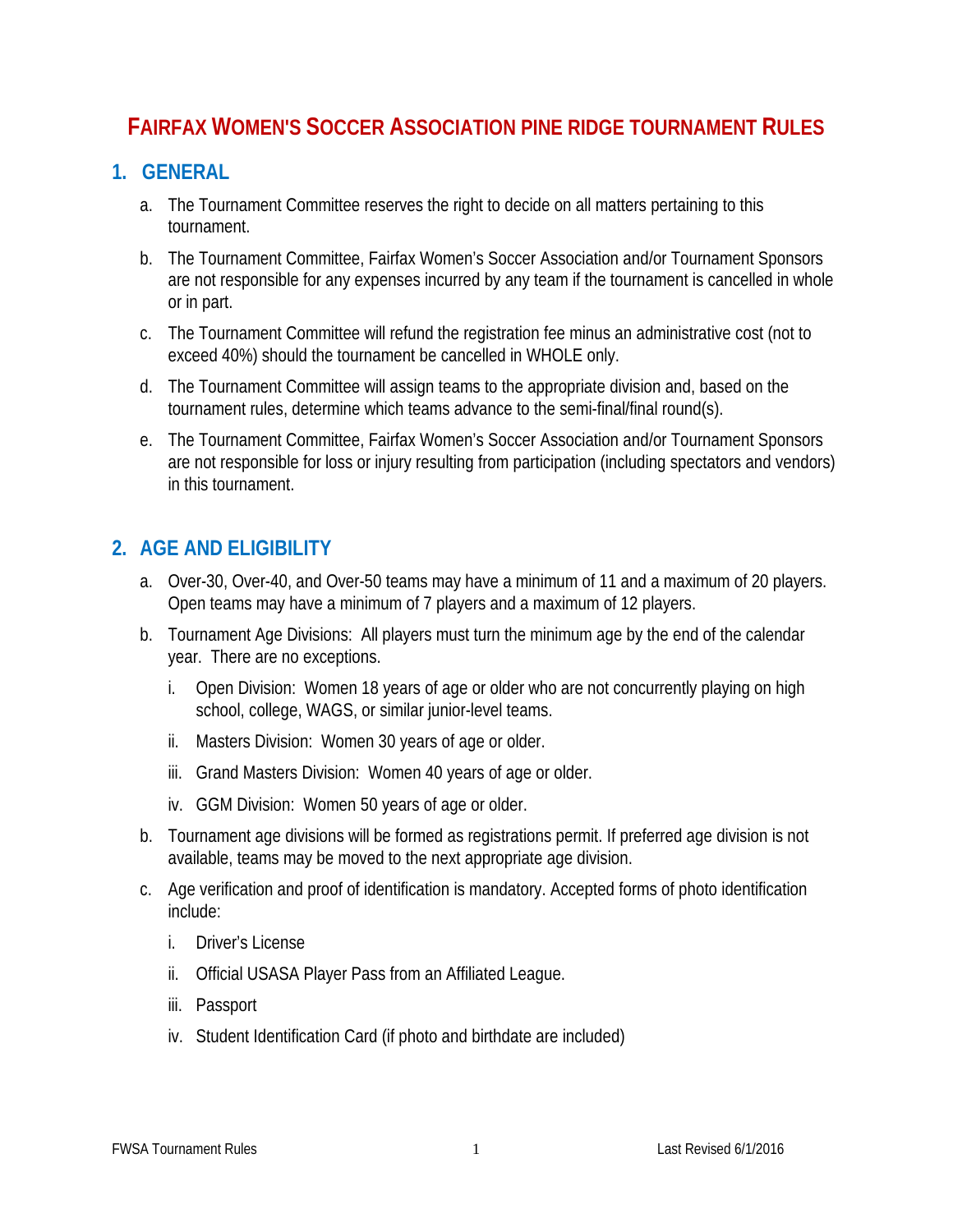d. Tournament Officials reserve the right to inspect any and all player identifications at each and every game. Inspection may occur at any time during the game stoppages as requested. Inspection will be conducted in the following manner:

- i. Each registered player will line up on the touch line.
- ii. The Tournament Official will compare each player's proof of identification with the Official Validated Tournament Roster kept at the registration desk. If the player's proof of identification matches the roster and the photo matches the presenting player, the player may step onto the field. Such comparison will continue until all players listed on the Official Validated Tournament Roster have been verified.
- iii. If a player fails to present proof of identification, she will be ineligible for further play in that game and will be ineligible to play in subsequent games unless proper proof of identification is produced.
- iv. Tournament Officials have discretion in enforcement of these procedures.
- v. This procedure will be followed for semi-final and final games.
- e. Dual Rostered players are permitted subject to the following:
	- i. Player may only register for one team in each age division.
	- ii. No special scheduling will be performed to accommodate these players.
	- iii. Players must be listed on the Official Verified Tournament Roster.

#### **3. REGISTRATION**

- a. Registration Deadline June 1, 2016
- b. Payment:
	- i. \$400 per team if registered by May 16, 2016.
	- ii. \$425 per team if registered between May 16 and June 1, 2016.
	- iii. \$450 per team if registered after June 1, as space permits.
- c. On-line registration form is available and should be utilized.
- d. A team is not considered registered until full payment is received either through the online registration system.
- e. Cancellations prior to June 9 will receive a refund minus a \$50 administrative fee. No refunds given after June 9.
- f. Preliminary Rosters are due by June 13.
- g. Final Registration and Roster Checks must be completed at least 15 minutes prior to the team's first scheduled game.
	- i. Team representative will present final roster and proof of identification (clear and legible copy accepted) for each rostered player.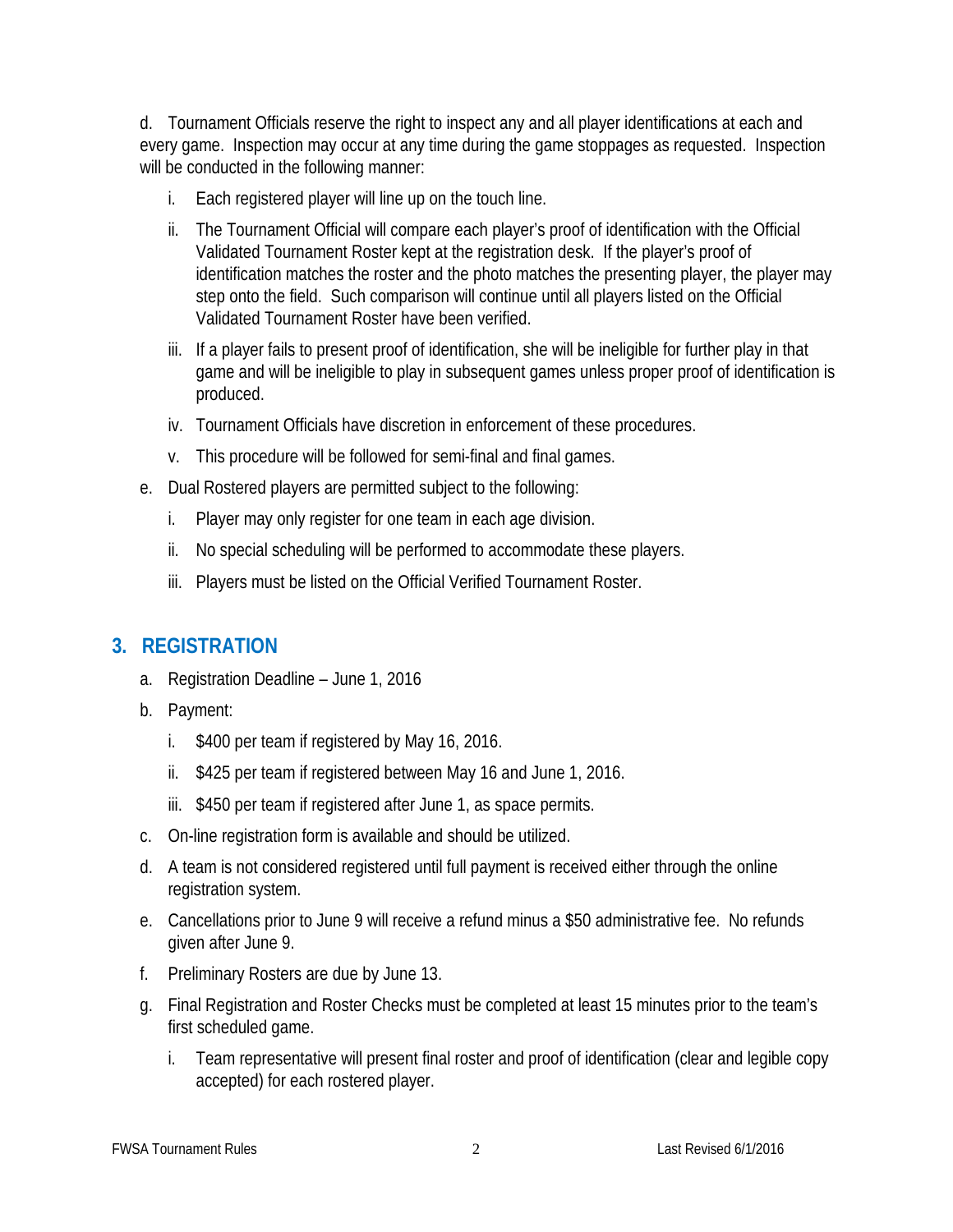- ii. Two copies of final roster must be presented.
- iii. Final roster will be verified and will be Official Verified Tournament Roster.
- iv. No changes can be made to the Official Verified Tournament Roster.

# **4. GAME RULES**

- a. Games will consist of two 30 minute halves. Teams may start a game with seven players (open teams must have at least 5 players). Failure to maintain a minimum number of players on the field will result in forfeiture of the game in progress.
- b. Potentially Harmful Devices No player may participate in a game while wearing an exposed cast, brace or other potentially harmful device. All casts and braces (i.e., metal and hard plastic) must be padded and covered. Jewelry should either be removed or completely padded and covered in a manner to prevent injury to the player or another player. Exposed metal or hard plastic will not be allowed.
- c. Shin Guards are not required. If they are worn, they must be covered**.**
- d. Uniforms Matching numbered jerseys are required. Each player must have a unique number that is permanently affixed to the jersey (this does not include tape). In the case of color conflict, away team must change to alternate color jersey. Permanently affixed numbers are not required for alternate jerseys.
	- i. Uniform jerseys must be a predominate color. Garments worn under the jersey must be the same color as the predominate jersey color.
	- ii. Bottoms may be any length, but color of bottoms must be the same for all players on the team.
- e. Coaches and/or spectators will not be permitted behind the goal area. Coaching is allowed only from your own sideline. Inappropriate conduct not to be tolerated by TEAM PLAYERS, COACHES, and/or SPECTATORS includes, but is not limited to:
	- i. Abusive or degrading language;
	- ii. Physical threats or assault;
	- iii. Behavior induced by alcohol or the influence of controlled substances;
	- iv. Support or encouragement of poor sportsmanship, including harassment of less skilled players;
	- v. Harassment of referees;
	- vi. Entering the field of play except for substitution or injury;
	- vii. Disputing or attempting to influence the referee's decision; and
	- viii. Non-control of spectators by teams responsible.

Should any of the above behavior be reported, the tournament directors will investigate and take appropriate action, which may include expulsion from the tournament. Players/spectators expelled from the tournament, must leave the premises immediately.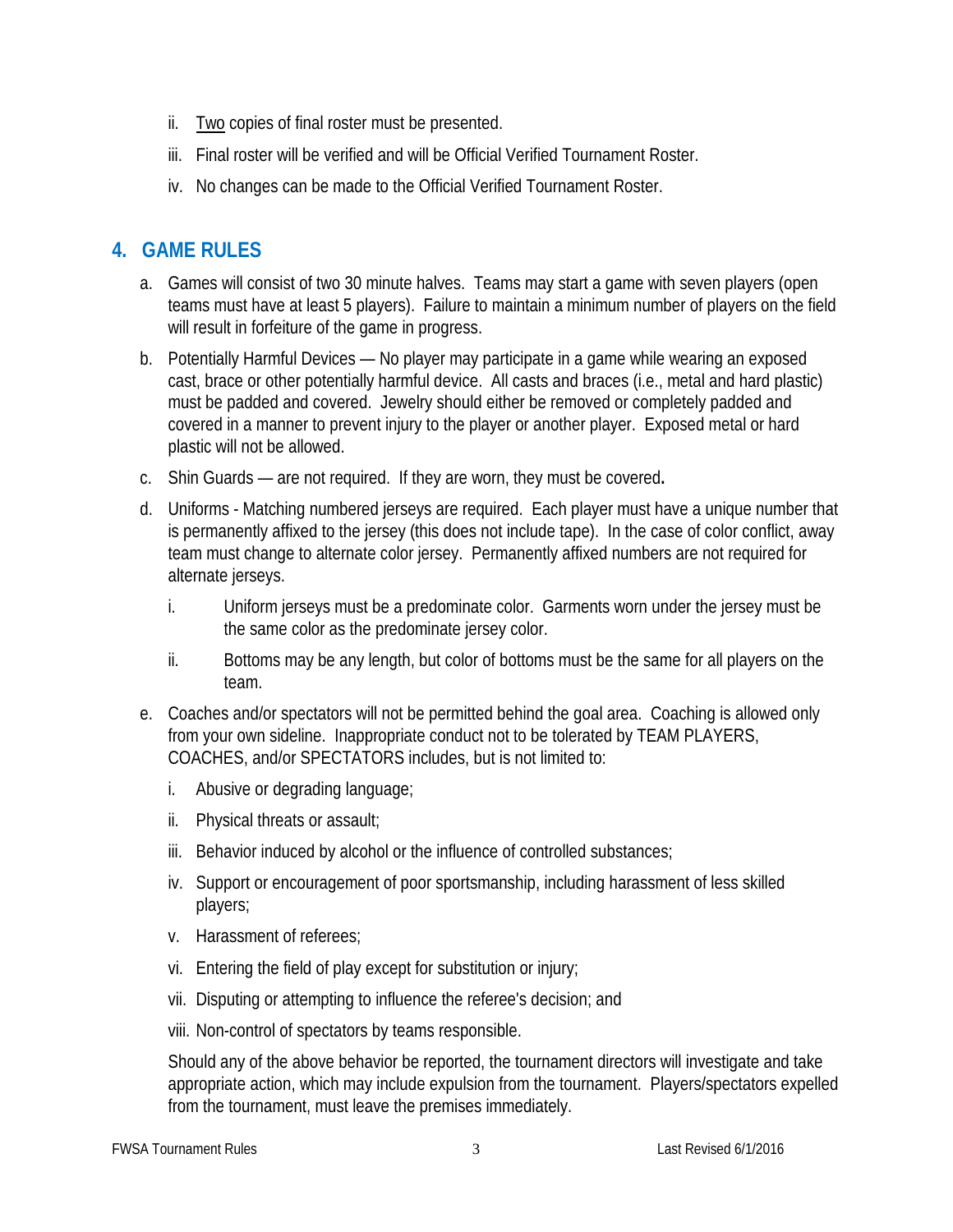- f. Substitution will be as follows:
	- i. Own team possession on throw-in
	- ii. Either team may substitute on a goal kick;
	- iii. Either team may substitute after a goal is scored;
	- iv. One for one substitution on an injury when referee calls an injury time out;
	- v. When a player is cautioned;
	- vi. Free substitution at the half.
- g. Goalie Possession The goalie has possession of the ball when she has CONTROL OF THE BALL WITH ONE (1) HAND. The goalie may NOT be touched when she has possession of the ball. The ball may not be touched by the opposing team when the goalie has possession.
- h. Slide tackling is permitted only in Open Division.
- i. Score Keeping Team representative must sign official game card at the end of the game. Failure to do so may result in a forfeit.
- j. Overtime. Overtime will be played in the event of a draw at the end of regulation time in semi-final and final games only.
	- i. Two five-minute overtime periods to begin five minutes after the end of regulation play.
	- ii. Penalty kicks taken in accordance with FIFA rules.
- k. Standings Point System The standings are determined by the following:
	- i. Win: 6 points.
	- ii. Tie: 3 points.
	- iii. Loss: 0 points.
	- iv. Loss because of forfeit: -6 points.
	- v. Win because of forfeit: 3 points.
	- vi. Shut out: 1 point.
	- vii. Goals: 1 bonus point per goal with a maximum of 3 points possible.
- l. A the end of round robin play, teams with the most points will progress to semi-final or final games. If teams have equal points, tie breakers will be determined as follows:
	- i. Head-to-Head Competition;
	- ii. Forfeit (if one of the teams forfeited a preliminary match, that team will not advance)
	- iii. Goal differential
	- iv. Least Goals Scored Against.
	- v. Most wins
	- vi. Coin toss